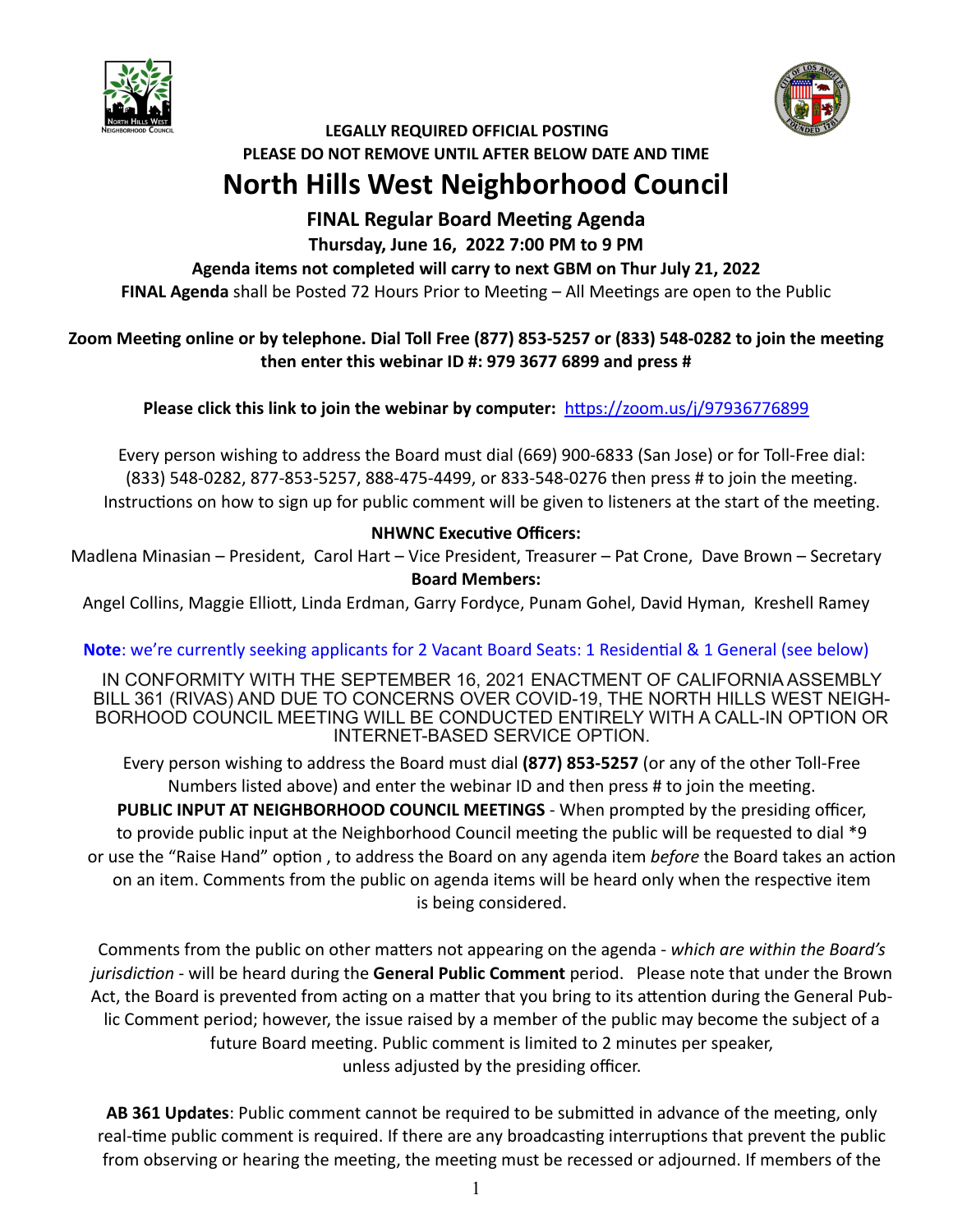public are unable to provide public comment or be heard due to issues within the Neighborhood Council's control, the meeting must be recessed or adjourned.

**NOTICE TO PAID REPRESENTATIVES** - If you are compensated to monitor, attend, or speak at this meeting, City law may require you to register as a lobbyist and report your activity. See Los Angeles Municipal Code Section 48.01 et seq. More information is available at ethics.lacity.org/lobbying. For assistance, please contact the Ethics Commission at (213) 978-1960 or [ethics.commission@lacity.org](mailto:ethics.commission@lacity.org) The Neighborhood Council system enables meaningful civic participation for all Angelenos and serves as a voice for improving government responsiveness to local communities and their needs. *We are an advisory body to the City of Los Angeles, comprised of stakeholder volunteers*  who are devoted to the mission of improving our communities.

#### Supporting documents available on our website at: **[www.nhwnc.net](http://www.nhwnc.net)**

#### **ALL AGENDA ITEMS ARE SUBJECT TO DISCUSSION AND POSSIBLE ACTION BY THE BOARD**

**Call for New Board Member Nominations** Two Board Seats are vacant (1 Residential & 1 General.) We will accept applications for new Board Members until both seats are filled by appointment. This is accomplished as follows: application, nominee statement of qualifications, board discussion, and ultimately - selection by a majority vote. Please submit completed applications to: [secretary@nhwnc.net](mailto:secretary@nhwnc.net) Details on all candidate requirements and board member duties are provided on the application form. Please go to: https://clerk.lacity.org/sites/g/files/wph1491/files/2021-04/ENG\_2021\_NC\_Candidate\_Filing Application with Board Affirmation%20(1).pdf

1. Welcome, Call Meeting to Order and Pledge of Allegiance (7:00 pm)

**2. Roll Call, Determination of Quorum, and Voting Eligibility Report** 

- **3. Announcements and Opening Comments** Madlena Minasian, President
- **4.** Discussion and possible action to approve May 19, 2022 General Board Meeting Draft Minutes

**5.** Review, discussion and possible approval of received Board member application(s)

**6. General Public Comment**: Comments from the public on *non-agenda items -* within the Board's jurisdiction. Our scope is limited to City & occasionally County Issues. Each speaker will be allowed two (2) minutes *as 4me permits*.

#### **7. Public Agency Speakers and Announcements**

(3 minutes per speaker, or more, as necessary and if time allows)

- A. Elected Officials' and Field Representatives
- B. City Agencies including the City of Los Angeles' Department of Neighborhood Empowerment Report
- C. LAPD Mission Division, Community Police Advisory Board, Quality of Life Committee Update regarding illegal fireworks mitigation, including 2nd Annual Fireworks Buyback and July 4th Drone Light Show & Festival at Hansen Dam, 5-9pm at Hansen Dam soccer fields, Lakeview Terrace.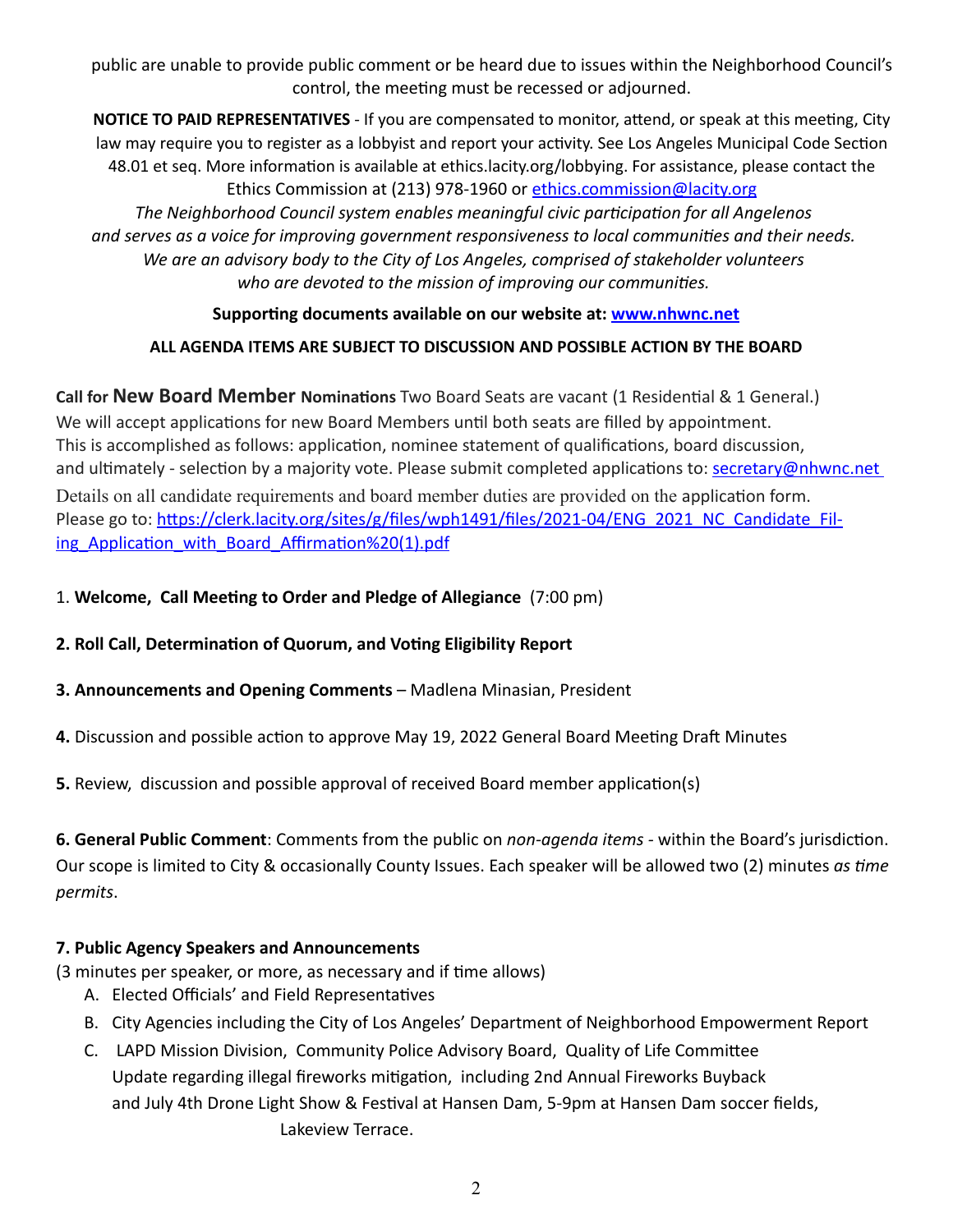Street light copper wire theft update \$12.84M of 2022-23 Budget allocated to combat theft and repair and upgrade street lighting. Gohel / Brown

## 8. Guest Speakers, Public Service Announcements, Liaisons & Informational Presentations

**A.** Ben Steinberger, Public Affairs Advisor, SoCalGas regarding a CPUC mandated Pipeline Safety Enhancement project at Woodley Ave & Woodley Place beginning April 2023 for 4 to 6 months. Hart

B. Budget Advocates - Glenn Bailey and/or NHWNC Budget Representative Crone

**C.** The Official Nonprofit of the Year award in Sacramento - goes this year to VCC,

- Volunteers Cleaning Communities, our recent Neighborhood Council NPG awardee. Hart
- **D.** CSUN-North Hills West Resiliency Study final draft & QR code is now available Hart
- **E.** Checks from "Porter Ranch Property Class Settlement Fund" are in the process of being mailed and folks are reporting receiving them. Eligibility is based upon address. Brown

#### **9.** Motion to approve April 2022 Monthly Expenditure Report Crone

10. Motion to approve May 2022 Monthly Expenditure Report Crone

**11.** Motion to approve Fiscal Year 2022-2023 Administrative Packet, including Budget Crone

**12.** Discussion and request for Rules & Elections Committee to develop process language regarding passwords & emails (Standing Rules) Minasian / Brown / Hart

13. Motion to participate, NHWNC will participate in this years National Night Out, on Tuesday, August 2, 2022 from 6pm to 8pm (sundown) at Northridge Recreation Center, 18300 Lemarsh St, Northridge 91325. Loi / Brown

**14. Establish** a date, location & cost for a Board Retreat / Community Outreach event Motion: The NHWNC will have a Board Retreat, open to the public, on \_\_\_, 2022 at \_\_\_, at a cost not to exceed \$3,000. Gohel

**15. Outreach Expenditure** – Business cards for new Board members, as well as current members who need more. Motion: The NHWNC approves an amount not to exceed \$500. for Board Member's business cards. Hart

**16. Office Expenditure** - Progress regarding replacing Board cell phone Hart

**17**. Motion to Approve a Letter / certificate of appreciation for our local Volunteer Stakeholder of the Month: Rene' Each month the Neighborhood Council recognizes local community members who extend themselves for the greater good of the community at large. Please submit recommendations to: [secretary@nhwnc.net](mailto:secretary@nhwnc.net)

#### **18. Commifee Member & Board Liaison Reports**

**A. Rules & ElecGons Commifee:** The NHWNC's newly approved bylaws, as of 06/07/2022, are now posted on the NC website. Also included, are prior bylaws in descending chronological order, as well as the current Standing Rules:

#### **19. Board Member Announcements and Requests for Future Agenda Items**

Upcoming Presentations: Armine Sargsyan, California Department of Insurance And Bill McKibben, Co-Founder 350.3org